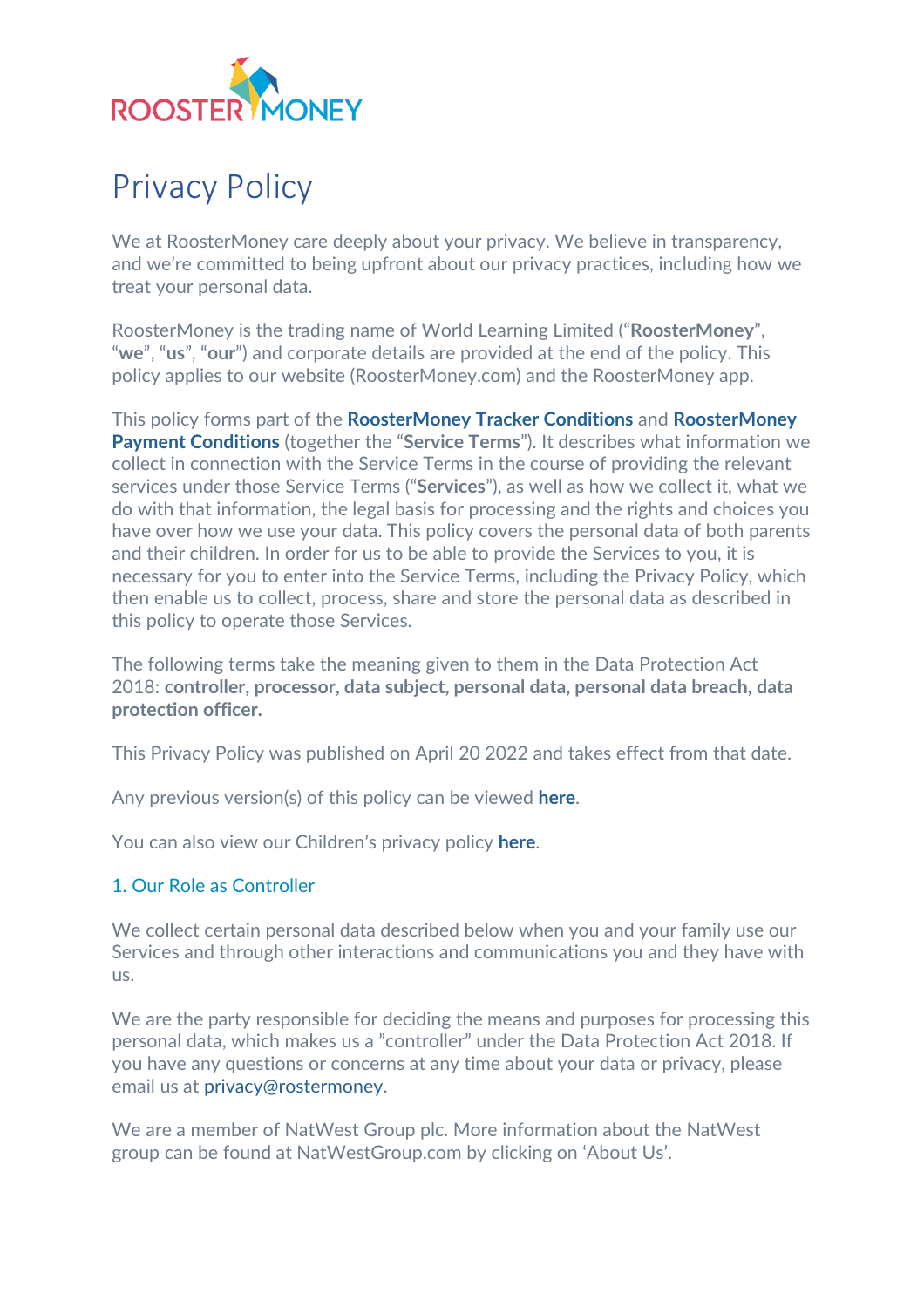

We may collect and/or share your data with the NatWest Group including where you have used the 'sign in with bank' feature to connect your NatWest status with RoosterMoney. Where data is shared with NatWest, they will be classed as a Joint Controller.

Other service providers may also act as controllers in relation to your personal data:

- If you sign up for a subscription through our website or the paid Rooster Card subscription through the app, we use Adyen to process payments. In connection with this service that Adyen provides to RoosterMoney, Adyen will collect your IP address, card details and billing information in order to securely process your subscription payment. The information that you provide through Adyen is subject to the Adyen Privacy Policy. You should read the **[Adyen](https://www.adyen.com/policies-and-disclaimer/privacy-policy)  [Privacy Policy](https://www.adyen.com/policies-and-disclaimer/privacy-policy)** to learn about Adyen's information collection, usage and your rights in that regard.
- For users who joined RoosterMoney before August 1st 2019, we use Stripe to process payments. In connection with this service that Stripe provides to RoosterMoney, Stripe will collect your email address, card details and Billing Information in order to securely process your subscription payment. The information that you provide through Stripe is subject to the Stripe Privacy Policy. You should read the **[Stripe Privacy Policy](https://stripe.com/privacy)** to learn about Stripe's information collection, usage and your rights in that regard.
- If you sign up for the paid Rooster PLUS subscription from an iOS device, we rely on Apple iTunes to process the payments and manage the subscription. The information that you provide to Apple is subject to the Apple Customer Privacy Policy. You should read the **[Apple Customer Privacy Policy](https://www.apple.com/uk/legal/privacy/en-ww/)** to learn about Apple's information collection, usage and your rights in that regard.
- If you ask us to, we will share information with any third party that provides you with payment services. If you ask a third-party provider to provide you with payment services, you're allowing that third party to access information relating to your account. We're not responsible for any such third party's use of your account information, which will be governed by their agreement with you and any privacy statement they provide to you.

# [2. Information we collect](https://roostermoney.com/gb/privacy/#2-information-we-collect)

We may collect, store and use the following kinds of personal data for processing on the basis specified in **[Annex A](https://roostermoney.com/privacy/#14-annex-a)** at the end of this Privacy Policy.

- Personal data to create your account
- Content you choose to upload to the app
- Email address and email preferences
- Usage information
- Log data and device information
- Cookies and similar technologies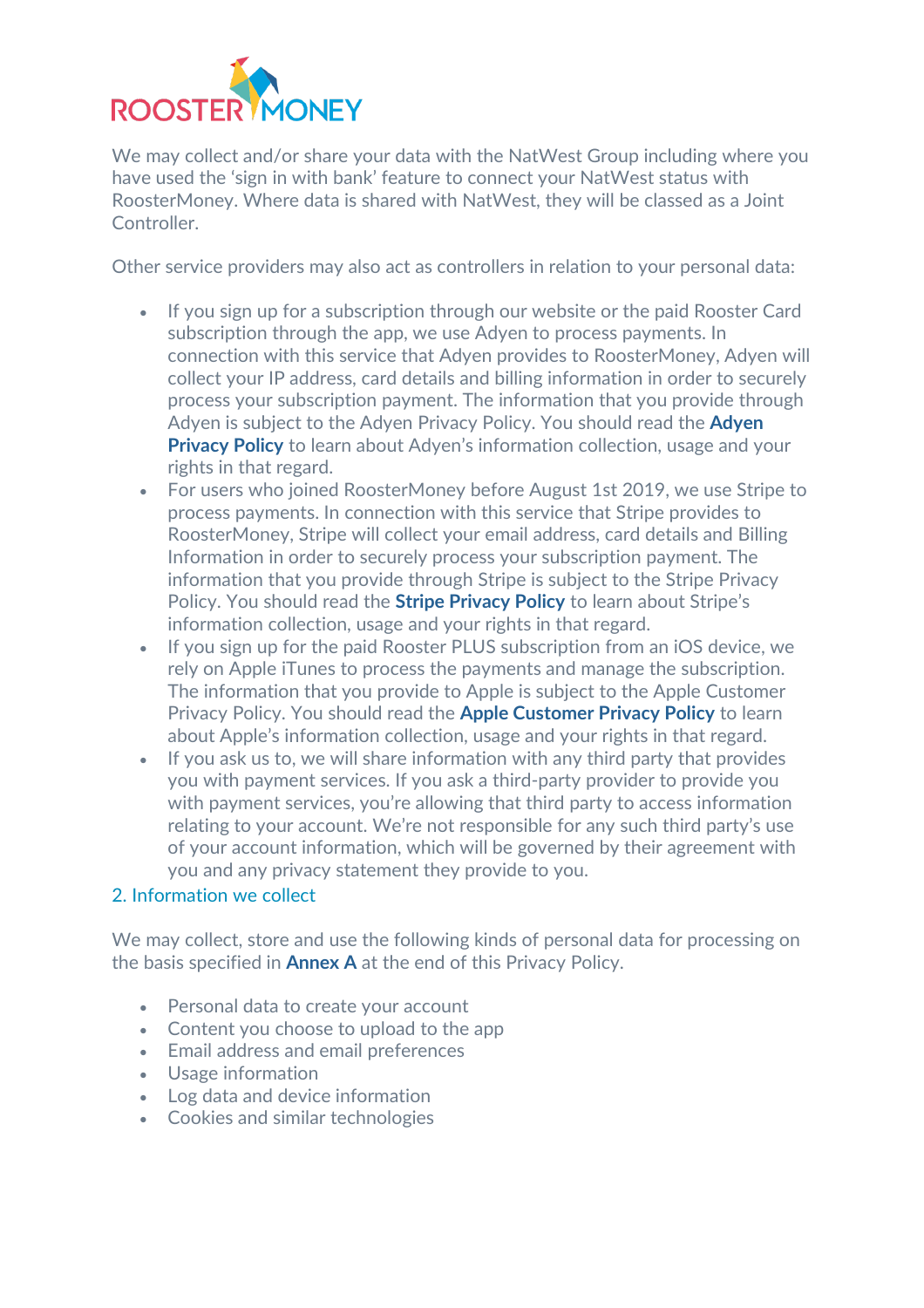

#### [3. Your children's information](https://roostermoney.com/gb/privacy/#3-your-childrens-information)

While this policy is governed by English law, we acknowledge that the U.S. Children's Online Privacy Protection Act ("COPPA") in the United States prohibits online service providers from knowingly collecting personal information from children under 13 years of age without parental consent ("Consent").

We are committed to protecting children's online privacy and complying fully with COPPA.

We believe that children should be able to use the Internet in a safe, productive and efficient manner and should be afforded the highest protection available with respect to their personal data.

RoosterMoney will not advertise to children in the App

#### **Information collected**

When adding a child to your RoosterMoney account, we ask for and collect the following personal data:

- Child's first name
- Child's date of birth
- Child's gender

Optional Profile Information. You or your child may choose to provide us with additional personal data which includes:

- Profile photos
- Child's email address (only a parent can add this)
- Child's login details (username and password)
- Images and text they choose to upload to Goals or Chores

This information may be shared with two parents in the app. In order for the child's information to be shared with other family members we request prior full verifiable parental consent.

We collect some information automatically when your child uses our app:

- Location Information. We infer your child's general approximate location down to a city level.
- Device Information. For example operating system version and device identifiers.
- We collect usage information about your and your children's interactions with RoosterMoney services (e.g. Allowances, Boosts, Removes, Chores and Goals being saved for) as well as the pages or other content you view, length of visit and the date and time of your visits.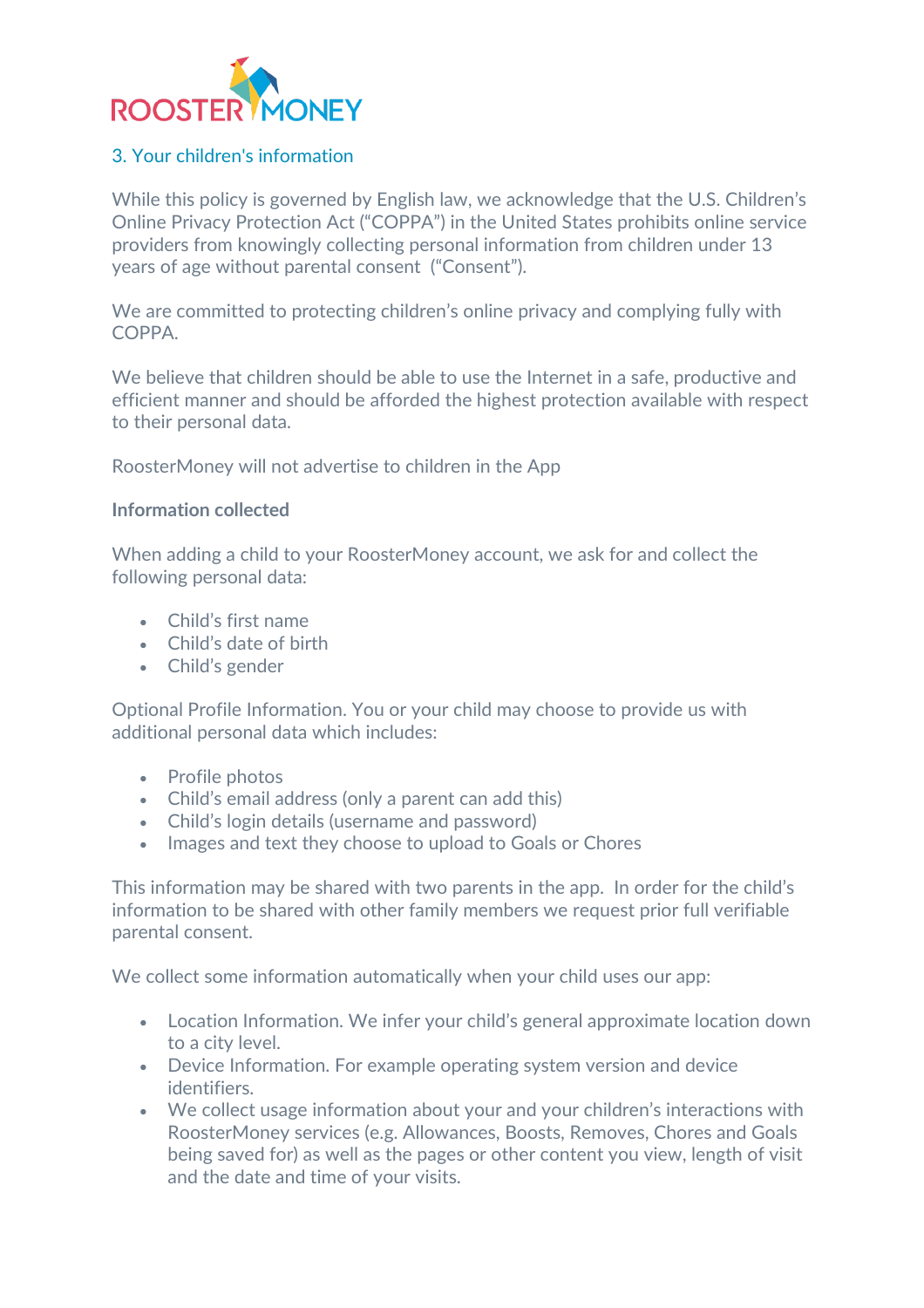

For a full list of passively collected data see **[Annex A](https://roostermoney.com/privacy/#14-annex-a)**

#### **Service Providers**

We work with third party service providers to better understand your child's use of the service and to improve it. Our contracts with these companies prohibit them from (1) using data collected from our websites or apps for behavioral advertising and (2) sharing data collected from our websites or apps with third parties.

We work with the following service providers in relation to children:

Google Analytics (click to read their **[privacy policy](https://www.google.com/intl/en/policies/privacy/)**)

Firebase (click to read their **[Privacy Policy](https://firebase.google.com/support/privacy)**)

Intercom (click to read their **[Privacy Policy](https://www.intercom.com/terms-and-policies#privacy)**) – in app chat support via Intercom is only available to UK children who have access to the Rooster Card product

We do not ask for more personal data than is necessary for a child to participate in an activity.

- We take steps to prevent children from posting or publicly disclosing personal data.
- Parents can review, update or delete their children's personal data within the app (**[this help article shows you how](https://intercom.help/roostermoney/en/articles/2943116-making-changes-to-your-child-s-details)**).
- Parents can revoke their consent and refuse the further use or collection of personal data from their child.
- Process for parents accessing, deleting or withdrawing consent:
	- o Should a parent wish to access or delete the information we've collected about their children (subject to our record-keeping obligations under applicable law) they can do so by deleting their child's profile from within the RoosterMoney app [\(see how\)](https://support.roostermoney.com/en/articles/2943387-how-do-i-make-changes-to-my-child-s-information). Alternatively they can contact us by email at [privacy@roostermoney.com.](mailto:privacy@roostermoney.com)
	- o The email must contain all of the following:
		- 1. the parent and account holder's email address
		- 2. the child's username
		- 3. The parent's relationship to the child.

#### **How do we notify parents?**

- When a parent creates a RoosterMoney account, we obtain consent for the collection, use, or disclosure of any personal information collected about or from the child (the "personal data"), and that we will not collect, use, or disclose any personal data from the child if the parent does not provide such consent;
- We set forth the additional items of personal data that we may collect from the child, or the potential opportunities for the disclosure of personal data;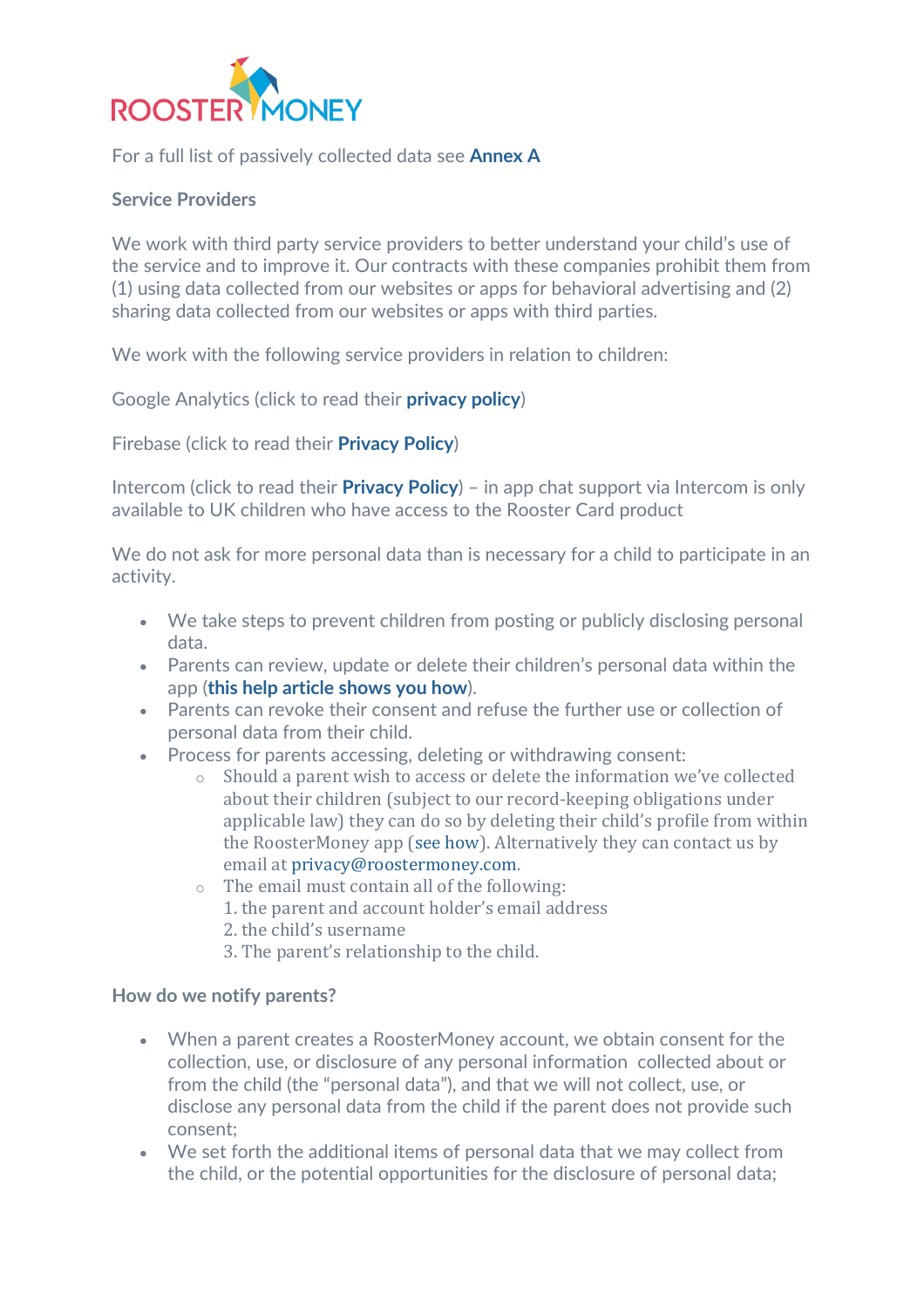

• We offer a hyperlink to our privacy policy in the email.

# [4. Kids Privacy Assured by PRIVO: COPPA Safe Harbor Certification](https://roostermoney.com/gb/privacy/#4-kids-privacy-assured-by-privo-coppa-safe-harbor-certification)

RoosterMoney (owned and operated by World Learning Ltd) is a member of the PRIVO Kids Privacy Assured COPPA Safe Harbor Certification Program ("the Program"). The Program certification applies to the digital properties listed on the validation page that is viewable by clicking on the PRIVO Seal.



PRIVO is an independent, third-party organization committed to safeguarding children's personal information collected online. The PRIVO COPPA certification Seal posted on this page indicates RoosterMoney has established COPPA compliant privacy practices and has agreed to submit to PRIVO's oversight and consumer dispute resolution process. If you have questions or concerns about our privacy practices, please contact us at +44 (0)808 178 5352 or [privacy@roostermoney.com.](mailto:privacy@roostermoney.com) If you have further concerns after you have contacted us, you can contact PRIVO directly at [privacy@privo.com](mailto:privacy@privo.com)

# [5. Cookies & Tracking](https://roostermoney.com/gb/privacy/#5-cookies-tracking)

When you visit any web site, it may store or retrieve information on your browser or device, mostly in the form of cookies. This information might be about you, your preferences or your device and is mostly used to make the site work as you expect it to. The information does not usually directly identify you, but it can give you a more personalised web experience.

Because we respect your right to privacy, you can choose not to allow some types of cookies. However, blocking some types of cookies may impact your experience of the site and the services we are able to offer.

We may use the following types of Cookies:

- **Necessary cookies:** those required for the operation of the Service, which do not gather information about you that could be used for marketing or remembering where you have been on the internet.
- **Analytical/performance cookies:** these allow us to collect information about how you use the Service, such as, how you move around our website and if you experience any errors. These cookies do not collect personal data. The information collected is anonymous and is only used to help us improve the way the Service works, understand what interests our users generally and measure how effective our advertising is. Some of the performance cookies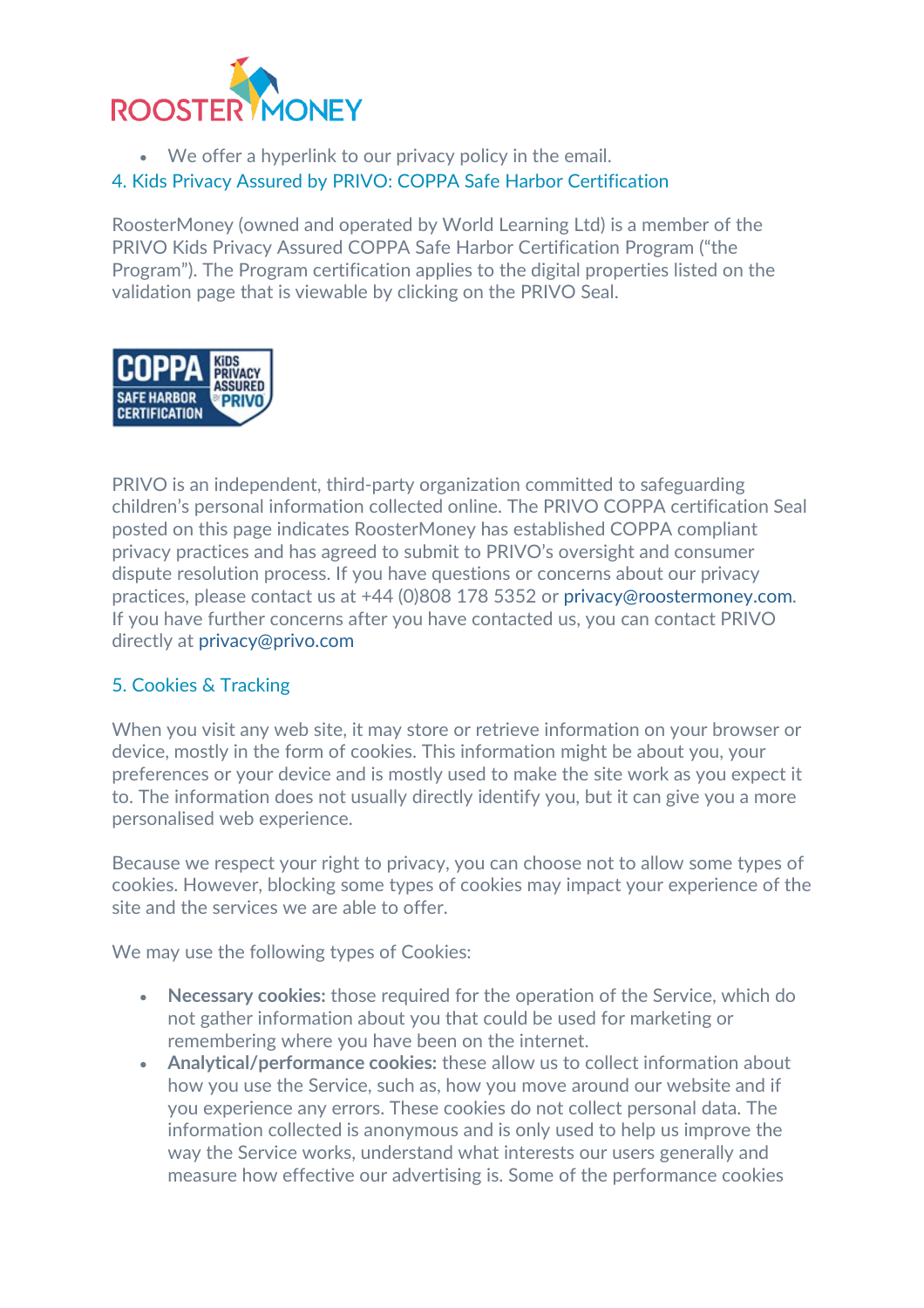

we use are issued as part of services provided by third parties, like Google Analytics.

- **Functionality cookies:** these are used to provide services or to recognise you when you return to our website. These would enable us to personalise our content for you, remember your preferences and improve your visit.
- **Targeting cookies:** these record your visit to the Service, the pages you have visited and the links you have followed. They are set by and linked to services provided by third parties, such as "Like" and "Share" buttons. The third party provides these services in return for recognising that you have visited our website. The third party may subsequently use information about your visit to target advertising to you on other websites and present you with advertisements that you may be interested in.

You are able to reject the use of cookies with browsers. Some browsers allow you to reject all cookies; others, only allow to reject third party cookies. You will be able to manage your cookie preferences for your browser by accessing your browser's Tools section (here are instructions for some commonly used browsers: **[Chrome](https://support.google.com/chrome/answer/95647?co=GENIE.Platform%3DDesktop&hl=en)**, **[Internet](https://support.microsoft.com/en-gb/help/17442/windows-internet-explorer-delete-manage-cookies)  [Explorer](https://support.microsoft.com/en-gb/help/17442/windows-internet-explorer-delete-manage-cookies)**, **[Firefox](https://support.mozilla.org/en-US/kb/enable-and-disable-cookies-website-preferences)**).

The third party services we use are listed below may use Cookies to identify Users or they may use the behavioral retargeting techniques, i.e. displaying messages tailored to the User's interests and behavior, including those detected outside this Application. For more information, please check the privacy policies of the relevant services.

- 1. Google Analytics (**[Privacy Policy](https://www.google.com/policies/privacy/)**)
- 2. Firebase (**[Privacy Policy](https://firebase.google.com/support/privacy)**)
- 3. Facebook Advertising (**[Privacy Policy](https://www.facebook.com/about/privacy/update)**)
- 4. Google Advertising (**[Privacy Policy](https://www.google.com/policies/technologies/ads/)**)
- 5. Intercom (**[Privacy Policy](https://www.intercom.com/terms-and-policies#privacy)**)
- 6. Impact [\(Privacy Policy\)](https://impact.com/privacy-policy/)
- 7. Twitter [\(Privacy Policy\)](https://twitter.com/en/privacy)
- 8. Trustpilot [\(Privacy Policy\)](https://legal.trustpilot.com/for-reviewers/end-user-privacy-terms)
- 9. Bing Advertising (**[Privacy Policy](https://about.ads.microsoft.com/en-gb/resources/policies/user-safety-and-privacy-policies)**)
- 10.Amazon (**[Privacy Policy](https://www.amazon.co.uk/gp/help/customer/display.html/ref=gss?nodeId=502584)**)
- 11.HotJar **[\(Privacy Policy\)](https://www.hotjar.com/legal/policies/privacy/)**
- 12.Mailchimp / Mandrill [\(Privacy Policy\)](https://www.intuit.com/privacy/statement/)

Log file information will automatically be reported by your browser or mobile application each time you access our Sites or the RoosterMoney app. For example, when you access our RoosterMoney site, our servers automatically record certain information that your web browser sends whenever you visit any website. These server logs may include information such as your web request, IP address, browser type, referring / exit pages and URLs, number of clicks, domain names, landing pages, pages viewed and other such information.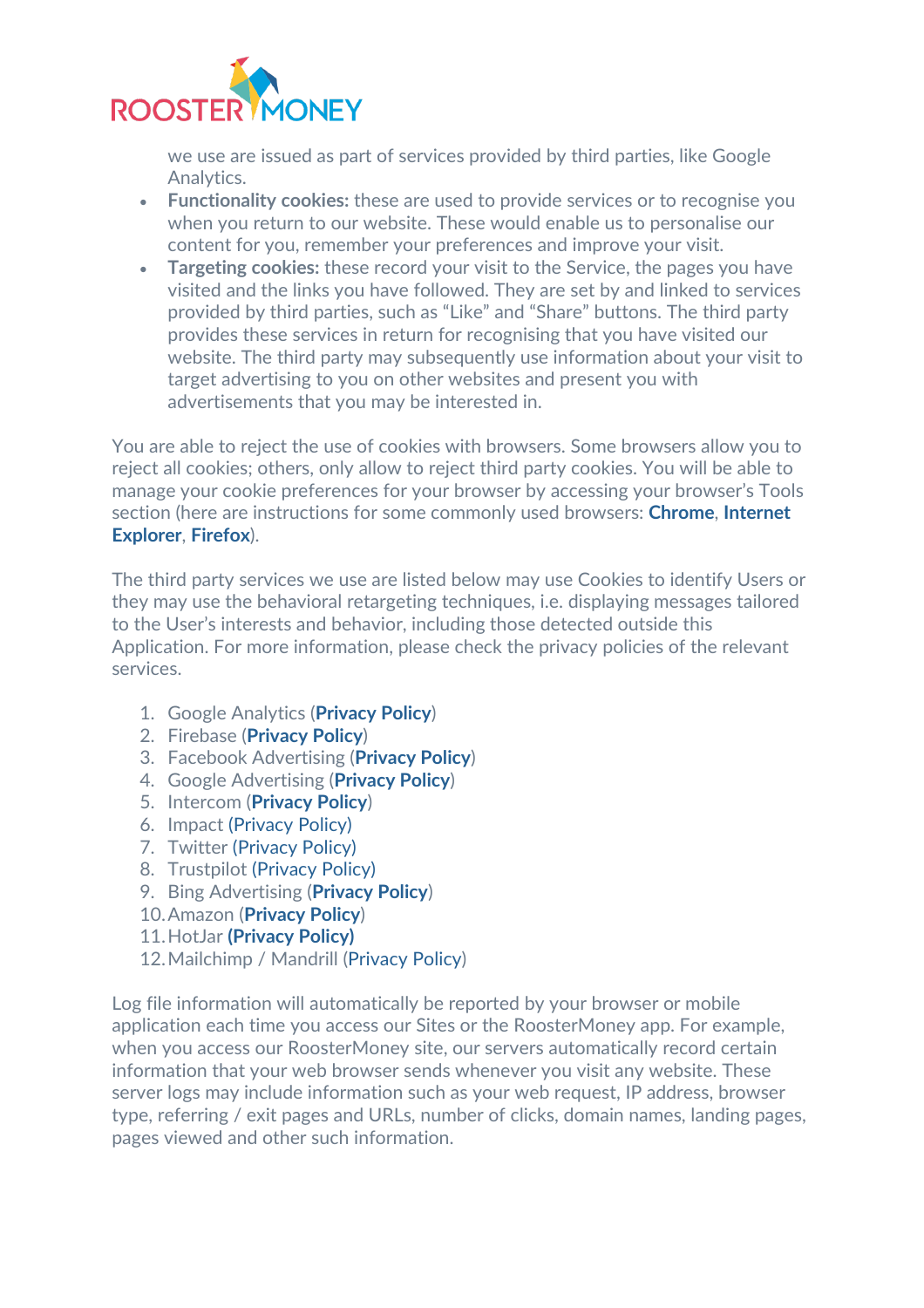

Web beacons may be used via our third party email service providers Mandrill and Amazon SES, to help us understand whether users have read our email messages and clicked on the links contained within those messages. This allows us to measure the performance and impact of our messages.

# [6. Choice and Control](https://roostermoney.com/gb/privacy/#6-choice-and-control)

We know that our RoosterMoney families value having control over their own information, so RoosterMoney gives you the choice of providing, editing or removing certain information, as well as choices about how we contact you. You may change or correct your family's account information through your account settings within the RoosterMoney app. You can also request the deletion of the personal information in your account.

You may also control the receipt of certain types of communications from RoosterMoney in your account settings. RoosterMoney may send you messages about the Service or your activity. Some of these messages are required, servicerelated messages for members (such as major changes to the services that will significantly impact you or legal notices). Other messages are not required, such as newsletters. You can control which optional messages you choose to receive by changing your account settings.

# [7. International data transfers](https://roostermoney.com/gb/privacy/#7-international-data-transfers)

We may transfer your information to organisations in other countries (including to other NatWest group companies) on the basis that anyone to whom we pass it protects it in the same way we would and in accordance with applicable laws. 8.2.

In the event that we transfer information to countries outside of the UK and European Economic Area (which includes countries in the European Union as well as Iceland, Liechtenstein and Norway), we will only do so where:

- 1. a) the UK has decided that the country or the organisation we are sharing your information with will protect your information adequately;
- 2. b) the transfer has been authorised by the relevant data protection authority; and/or
- 3. c) we have entered into a contract with the organisation with which we are sharing your information (on terms approved by the UK) to ensure your information is adequately protected.

# [8. Security of your personal information](https://roostermoney.com/gb/privacy/#8-security-of-your-personal-information)

The security of your personal data is important to us. We take appropriate security measures to prevent unauthorised access, disclosure, modification, or unauthorised destruction of data collected.

We will take all reasonable technical and organisational precautions to prevent the loss, misuse or alteration of your personal data. We will store all the personal data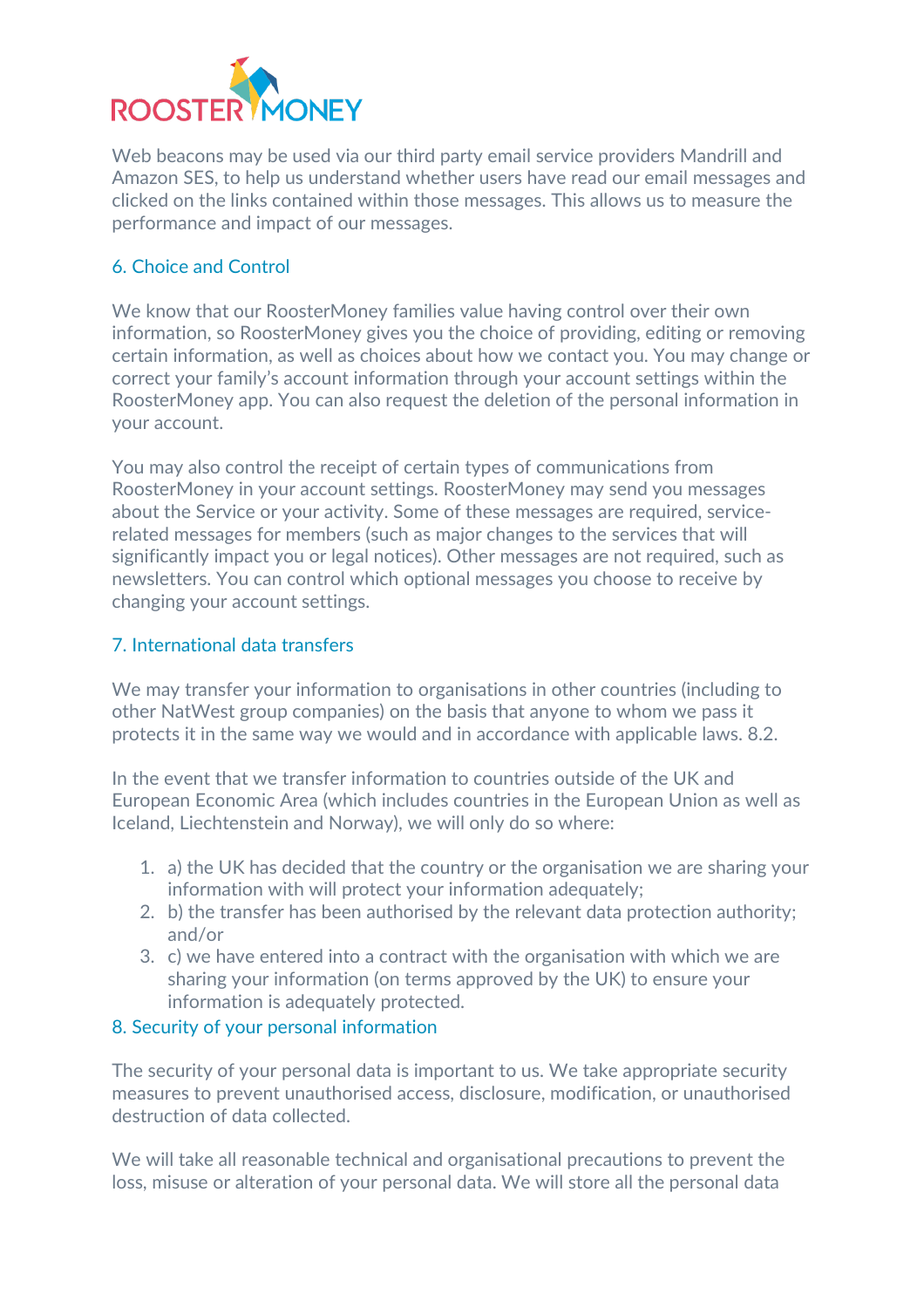

you provide on our secure (password- and firewall-protected) servers. You must use Access Codes to log-in to your own Parent Account.

Data transmission over the internet is inherently insecure, and we cannot guarantee the security of data sent over the internet.

Your account information is protected by the measures described above, which require you to use the Access Codes to log-in to your Parent Account. We will not ask you for your Access Codes (except when you log in to the Service). It is important that you protect against unauthorised access to your account and information by choosing your Access Codes carefully and by keeping your Access Codes and computer secure, such as by signing out after using the Service.

If you have any questions about the security of your personal data, you can contact us at [privacy@roostermoney.com.](mailto:privacy@roostermoney.com)

#### [9. Retention](https://roostermoney.com/gb/privacy/#9-retention)

RoosterMoney will retain your information only for as long as is necessary for the purposes set out in this policy, for as long as your account is active (i.e. for the lifetime of your RoosterMoney member account), as described in this policy. If a RoosterMoney family account becomes inactive, data will be retained for no longer than 2 years from the date of last activity, except where we are legally obliged to do so. If you no longer want RoosterMoney to use your information to provide the Service to you, you may close your account [\(see how\)](https://intercom.help/roostermoney/en/articles/2943398-deleting-your-roostermoney-account). RoosterMoney will retain and use your information to the extent necessary to comply with our legal obligations. We also retain log files for internal analysis purposes. These log files are generally retained for a brief period of time, except in cases where they are used for site safety and security, to improve site functionality, or we are legally obligated to retain them for longer time periods.

#### [10. Your Rights](https://roostermoney.com/gb/privacy/#10-your-rights)

The table in **[Annex B](https://roostermoney.com/privacy/#15-annex-b)** at the end of this Privacy Policy explains the following rights you may have in relation to your personal data under the Data Protection Act 2018 (and any exceptions to those rights) and how you can exercise them:

- Right of access
- Right to rectification
- Right to erasure
- Right to request the restriction of processing concerning you
- Right to data portability
- Right to object to processing
- Right to ask us not to process your personal data for direct marketing purposes
- Right not to be subject to automated individual decision-making, including profiling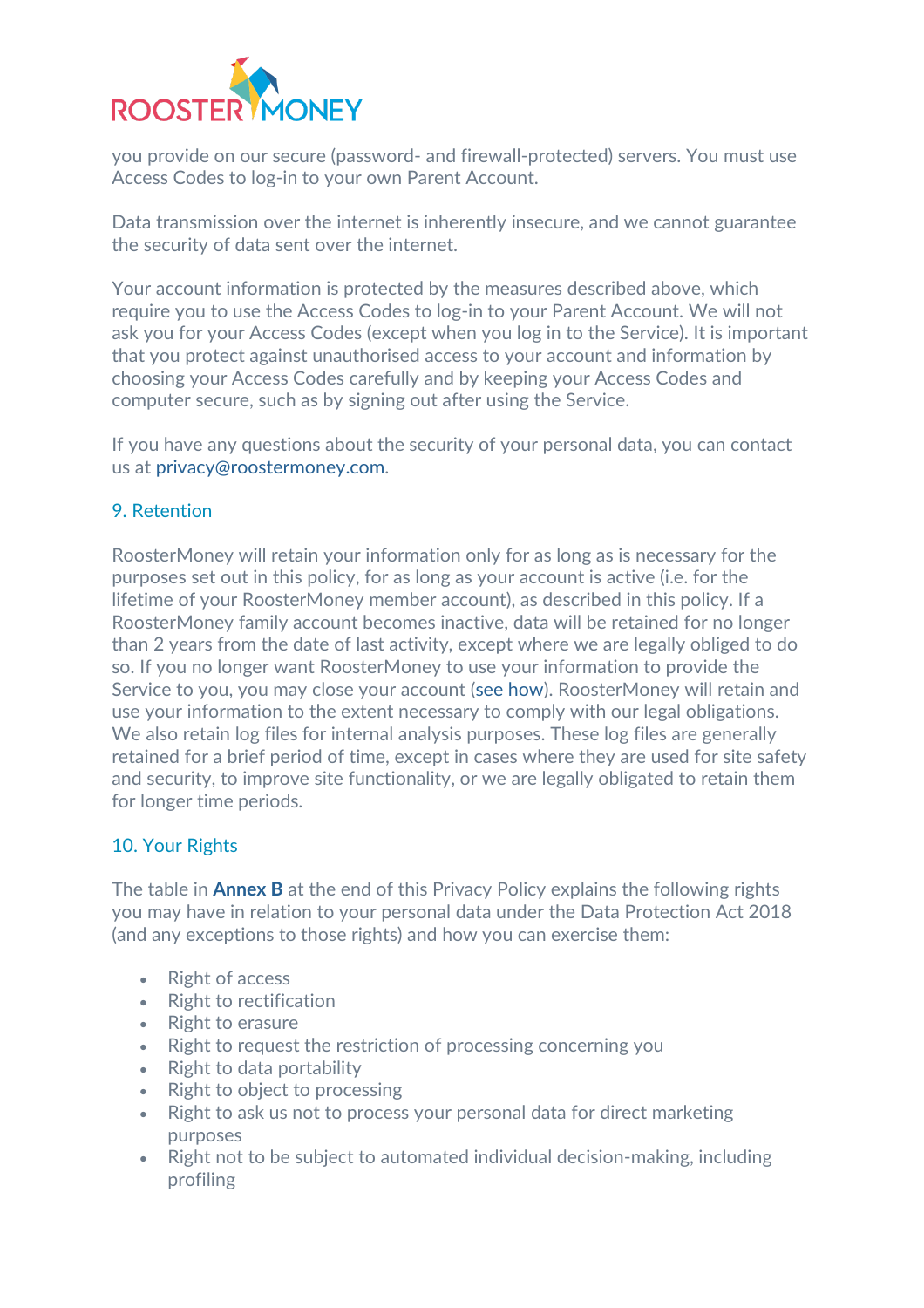

Please note that this Privacy Policy provides the confirmation referred to in relation to the Right of Access.

If you reside in California and have provided your personal information to us, you may request information once per calendar year about our disclosures of certain categories of personal data to third parties for their direct marketing purposes. To make such a request, please send an email to [privacy@roostermoney.com.](mailto:privacy@roostermoney.com)

#### [11. Privacy policy changes](https://roostermoney.com/gb/privacy/#11-privacy-policy-changes)

We may amend or update this policy from time to time. If we believe that the changes are material, we'll let you know by sending you an email message to the email address provided at registration about the changes. You should check this page occasionally to ensure you are happy with any changes. By using the site and apps, you agree to any amendments we make to this Privacy Policy.

#### [12. Third party websites](https://roostermoney.com/gb/privacy/#12-third-party-websites)

The Service may contain links to other websites. We are not responsible for the privacy policies or practices of third party websites.

#### [13. Our details](https://roostermoney.com/gb/privacy/#13-our-details)

World Learning Limited (trading as "RoosterMoney"), is a company incorporated in England and Wales (company number 06830114) with its registered office at 64 New Cavendish Street, London, W1G 8TB and business offices 109 Borough High St, London SE1 1NL. We are registered with the Office of the Information Commissioner (registration number: ZA374824).

Our phone number is +44 (0)808 178 5352.

If you have any questions about this privacy policy or our treatment of your personal information, please email us: [privacy@roostermoney.com.](mailto:privacy@roostermoney.com)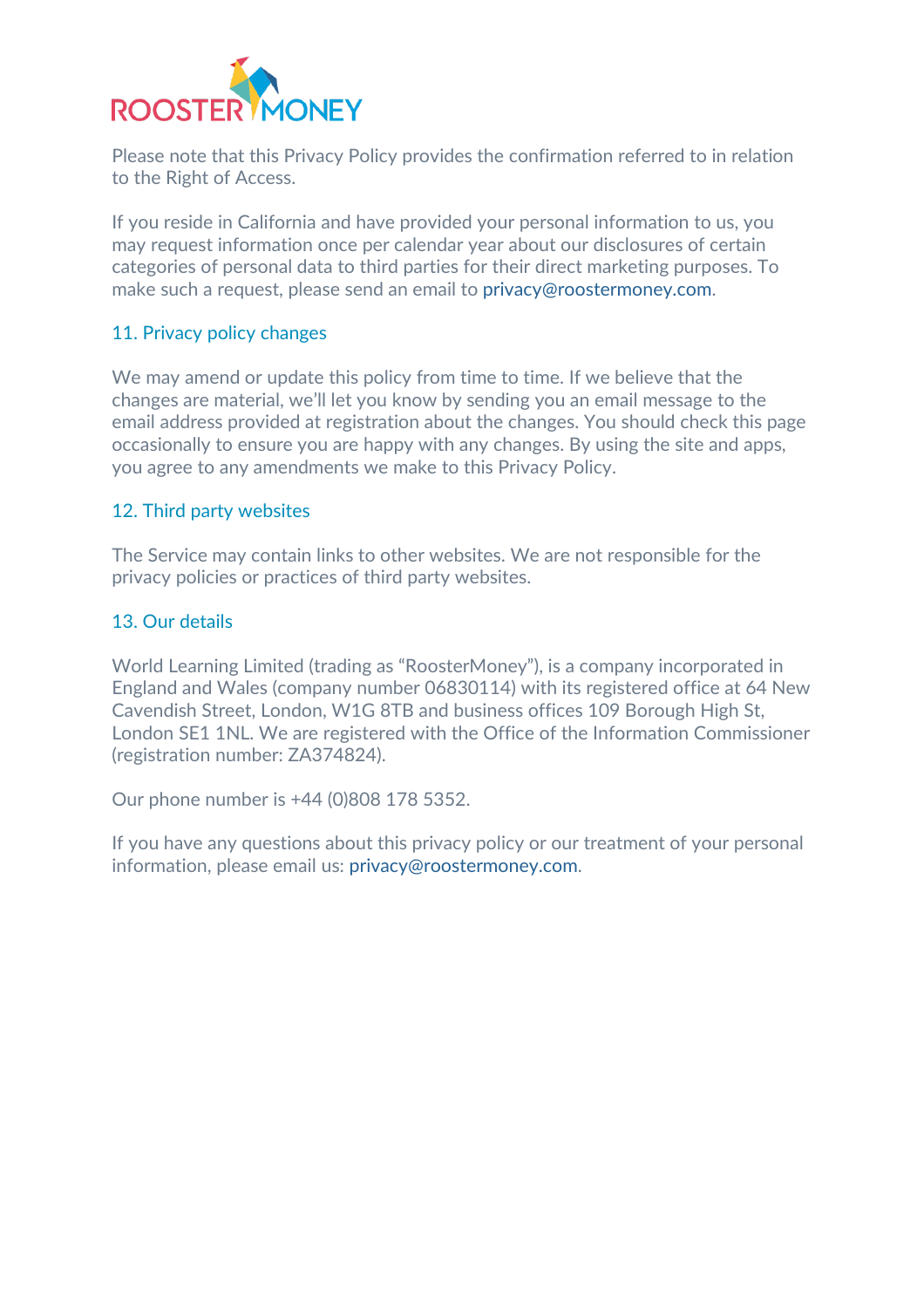

# 14. Annex A

| <b>Personal Data Collected</b>    | <b>Purpose</b>                       | <b>Basis for Processing</b>                       |
|-----------------------------------|--------------------------------------|---------------------------------------------------|
| A) Information You                | To provide,<br>$\bullet$             | The processing is                                 |
| <b>Provide to Us</b>              | administer,                          | necessary for the                                 |
|                                   | enhance, and                         | performance of a contract                         |
| <b>Registration and Profile</b>   | improve our                          | to which you are party or                         |
| Information. When you             | Services;                            | in order to take steps at                         |
| sign up for a                     | To create your                       | your request prior to                             |
| RoosterMoney account,             | family's                             | entering into the contract;                       |
| we may ask for and                | <b>RoosterMoney</b>                  |                                                   |
| collect the following             | account;                             | The processing is                                 |
| personal data in order to         | To sync the data<br>$\bullet$        | necessary for compliance                          |
| create an account for your        | provided across                      | with a legal obligation to                        |
| family:                           | the family unit                      | which we are subject;                             |
|                                   | you've set up in                     |                                                   |
| First name                        | RoosterMoney;                        | The processing is                                 |
| Last name<br>$\bullet$            | To provide<br>$\bullet$              | necessary for the                                 |
| <b>Email address</b>              | customer support                     | purposes of the legitimate                        |
| Password<br>$\bullet$             | including to verify                  | interests pursued by us or                        |
| Any "nickname"<br>you provide for | your identity when                   | a third party, except<br>where such interests are |
| identification                    | you reach out to<br>RoosterMoney for | overridden by your                                |
| Country and                       | help or customer                     | interests or fundamental                          |
| currency                          | support within                       | rights and freedoms                               |
|                                   | your family                          | which require protection                          |
| When adding a child to            | account;                             | of personal data;                                 |
| your RoosterMoney                 | To help gain a<br>$\bullet$          |                                                   |
| account, we ask for and           | better                               |                                                   |
| collect the following             | understanding of                     |                                                   |
| personal data:                    | the support issue                    |                                                   |
|                                   | and troubleshoot                     |                                                   |
| Child's first name                | the issue with you                   |                                                   |
| Child's date of                   | or provide                           |                                                   |
| birth                             | technical details for                |                                                   |
| Child's gender                    | bug fixes with our                   |                                                   |
| The currency they                 | engineers.                           |                                                   |
| will earn and their               | To send you<br>$\bullet$             |                                                   |
| allowance                         | service related                      |                                                   |
| frequency.                        | RoosterMoney                         |                                                   |
|                                   | message (such as                     |                                                   |
| <b>Payment Information. If</b>    | those related to                     |                                                   |
| you make a purchase               | transactions, your                   |                                                   |
| through our Services, your        | account, security,                   |                                                   |
| payment-related                   | or product                           |                                                   |
| information, such as credit       | changes);                            |                                                   |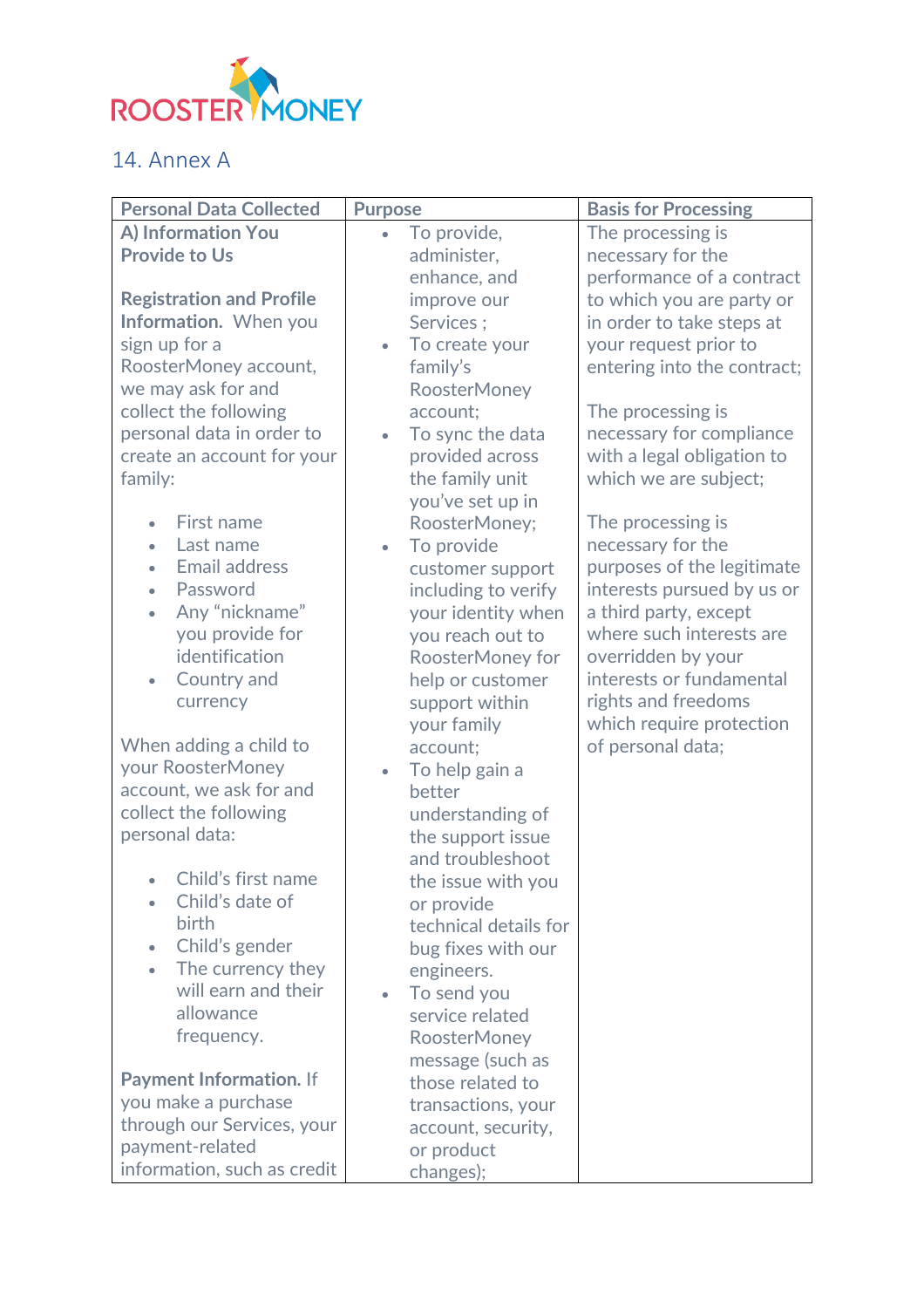

card or other financial information, is collected by our third-party payment processor on our behalf. If you register for a Rooster Card, we may collect additional information including nationality, residential address, proof of ID, proof of residency, tax residency or source of funds, and transaction data arising from the use of Rooster Cards associated with the Parent Account.

**Optional Profile Information.** You may choose to provide us with additional personal data which includes:

- Profile photos
- Child's Email Address
- Child's login details (username and password)
- Images you choose to upload to Goals or Chores

**Optional Profile Information.** Your child may choose to provide us with additional personal data which includes:

- Profile photos • Child's login details (username and password)
- Images you choose to upload to Goals or Chores

To provide you communications you opt-in to such as text messages, Push notifications, or email updates on your family's account or suggestions to you and other users of our Site and the App about features or services that may of interest

- To administer our Site and the App for internal operations, including data analysis, testing, research, statistical and survey purposes; to ensure that content from our site is presented in the most effective manner for you and for your device/computer;
- To understand anonymous usage trends which may be used for internal business purposes or marketing /press purposes or its publication in the press.

For Parents only:

• To help improve our Marketing by measuring and understanding the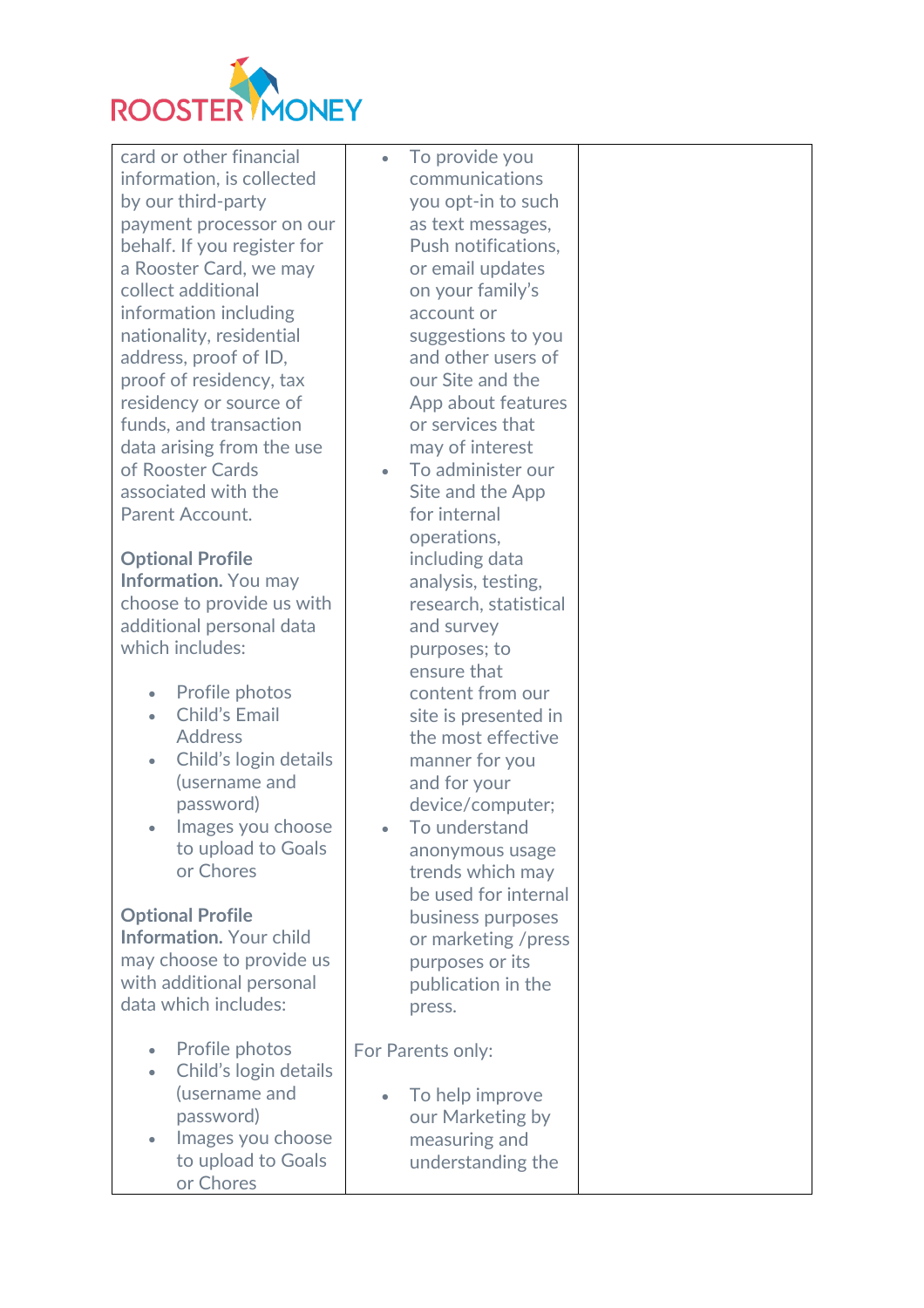

|                                 | effectiveness of               |  |
|---------------------------------|--------------------------------|--|
| <b>Notifications or</b>         | our advertising;               |  |
| <b>Updates.</b> You may choose  | To ensure you are<br>$\bullet$ |  |
| to opt-in to receiving non-     | not targeted with              |  |
|                                 |                                |  |
| service related messages        | RoosterMoney                   |  |
| such as our getting             | advertising as an              |  |
| started tips, updates on        | existing user;                 |  |
| family activity, and            |                                |  |
| newsletter (which can be        |                                |  |
| opted out from at any           |                                |  |
| time from your email            | To disclose to selected        |  |
| preferences within the          | third parties:                 |  |
| app or in the unsubscribe       |                                |  |
| link).                          | To make and                    |  |
|                                 |                                |  |
|                                 | receive payments               |  |
| You may choose to enable        | to and from you as             |  |
| Push notifications for the      | required under the             |  |
| RoosterMoney app on             | <b>Service Terms:</b>          |  |
| your device which will          | To open and<br>$\bullet$       |  |
| send reminders and              | maintain the                   |  |
| updates, such as when           | Parent Account,                |  |
| allowance is delivered.         | provide Rooster                |  |
|                                 | Cards, process                 |  |
| When you subscribe to           | payment                        |  |
| our website services,           | transactions made              |  |
| email notifications and/or      | by you using the               |  |
| newsletters, we collect         | Service, answer                |  |
| your email address. We          | your queries and               |  |
|                                 |                                |  |
| may also collect any other      | complaints;                    |  |
| information that you            | For the                        |  |
| choose to send to us.           | personalisation of             |  |
|                                 | ads & to help build            |  |
| <b>Communications. When</b>     | targeted audiences;            |  |
| you contact us through          | To comply with a<br>$\bullet$  |  |
| the app, by email or from       | current judicial               |  |
| the RoosterMoney                | proceeding, a court            |  |
| website contact form, we        | order or legal                 |  |
| collect the information         | process served on              |  |
| you submit to us.               | us or our Service,             |  |
|                                 | any request by the             |  |
| <b>B) Information We</b>        |                                |  |
|                                 | FCA or any other               |  |
| <b>Collect When You Use</b>     | regulator who may              |  |
| our Services                    | have jurisdiction              |  |
|                                 | over us from time              |  |
| <b>Location Information. We</b> | to time or for audit           |  |
| infer your general location     | purposes and to                |  |
|                                 | meet obligations to            |  |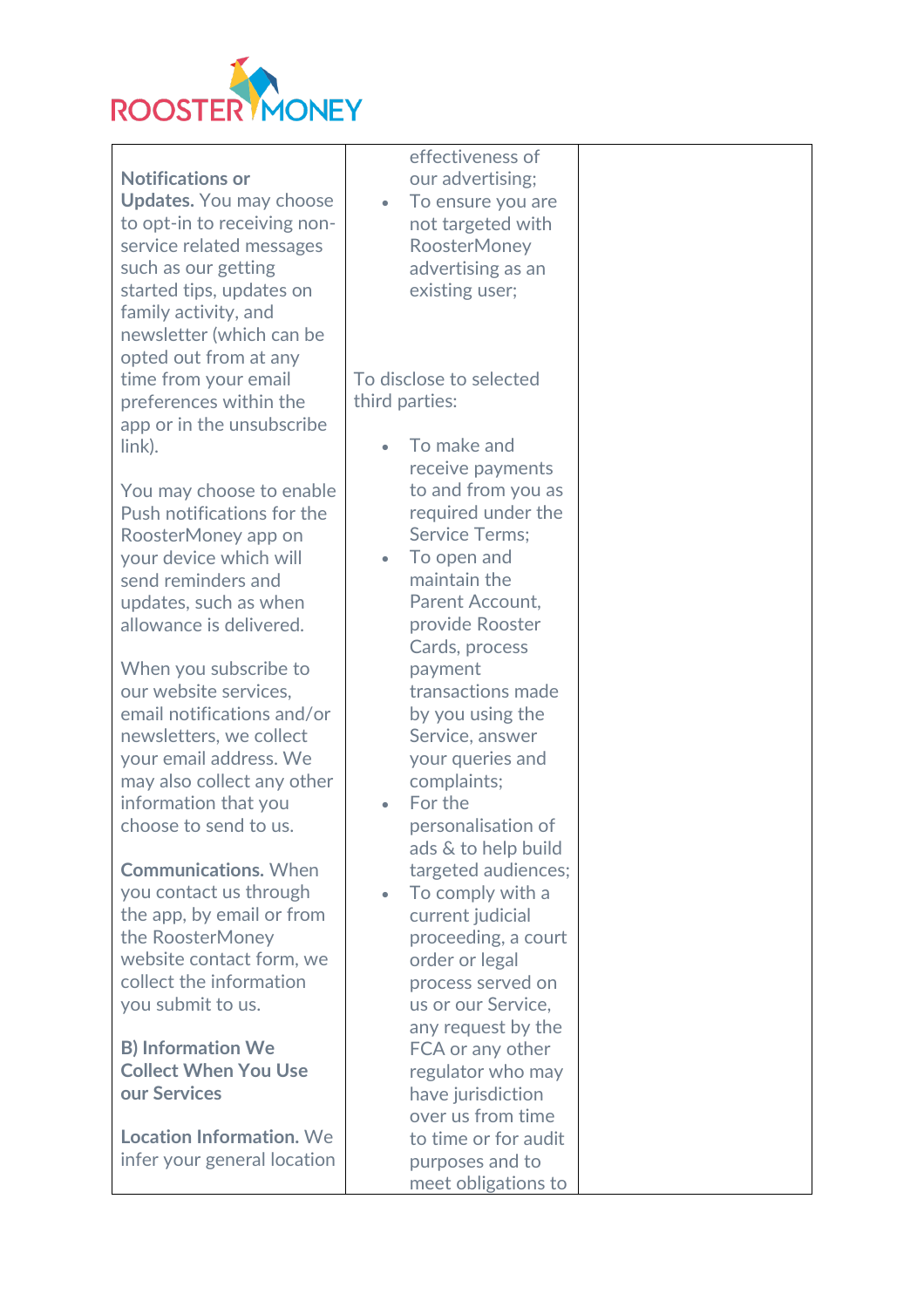

information, for example by using your IP address.

**Device Information.** We may receive information about the device and software you use to access our Services, including IP address, web browser type, operating system version, phone carrier and manufacturer, application installations, device identifiers, mobile advertising identifiers, and push notification tokens.

We collect usage information about your and your children's interactions with RoosterMoney services (e.g. Allowances, Boosts, Removes, Chores and Goals being saved for).

> 1. We track your interactions with our Services like the pages or other content you view, the searches you conduct, purchases you make, any content you post, where you came from, length of visit and the date and time of your visits.

We track the communications we send you and your interaction with them.

any relevant regulatory authority or taxing authority;

- To enforce this Privacy Policy or the Service Terms;
- To a service provider to check your identity and to prevent fraud, (it will also keep a record of your request and use it whenever anyone applies to be authenticated in your name);
- To our principal, agents and subcontractors, for the purpose of operating the Service and obtaining the payment of any amount owed by you; and
- For a business deal (or negotiation of a business deal) involving sale or transfer of all or a part of our business or assets (business deals may include, for example, any merger, financing, acquisition, divestiture or dissolution transaction or proceeding).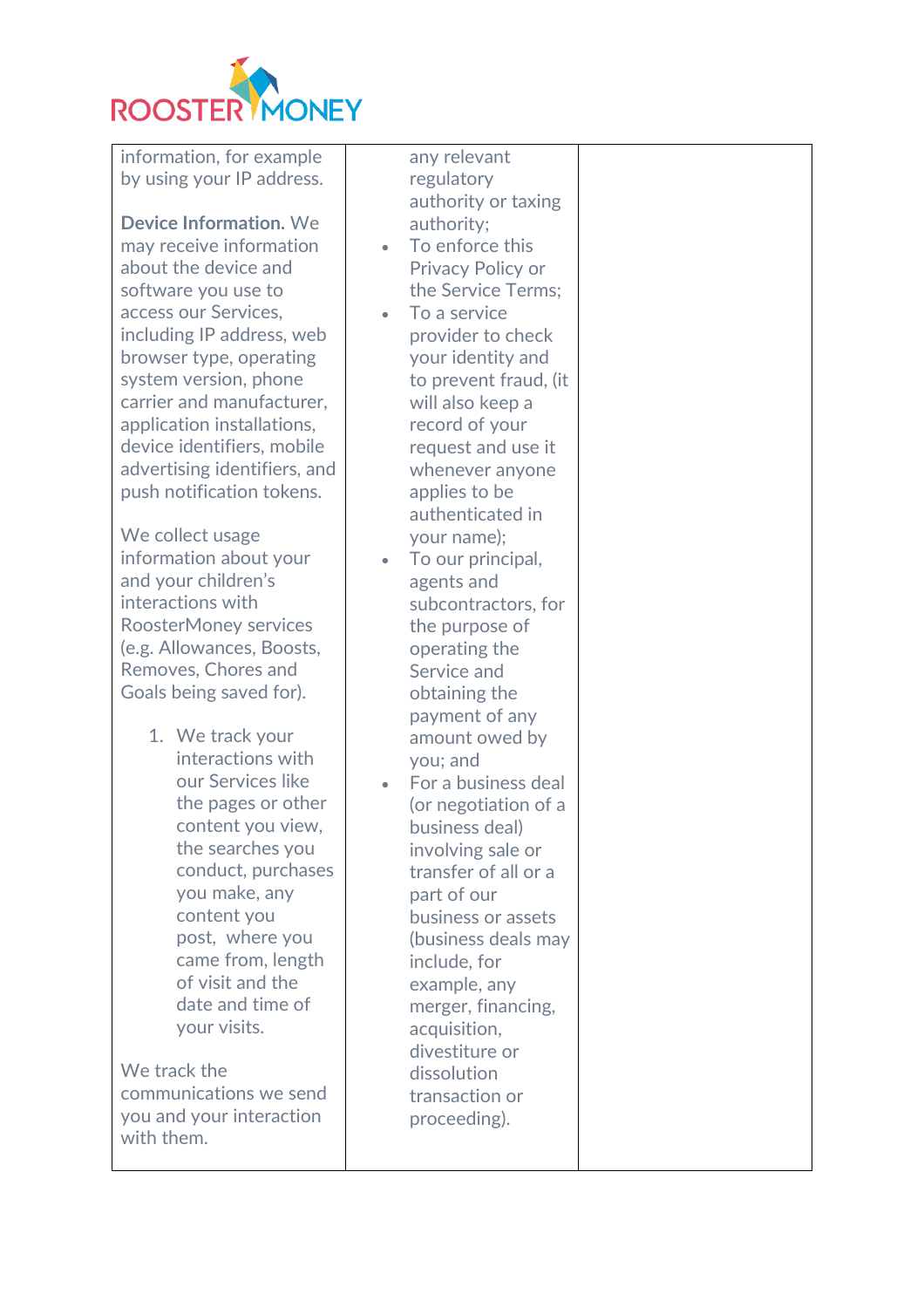

**Log Data.** We automatically collect log data and device information when you access and use RoosterMoney services. That information includes, among other things:

- details about how you've used RoosterMoney services
- IP address
- access dates and times
- hardware and software information
- device information

**Cookies**. We use cookies and other similar technologies on our website that may collect some personal data. You can learn more about how we use cookies and how to disable them in section 4.

**C) Information We Receive from Third Parties.**

**Background Check.** We work with third-party partners to perform background checks on job applicants and receive publicly available information such as criminal history.

**Other Third Parties.** We may receive additional information about you,

If another company acquires our company, business or assets, that company will possess the personal data collected by us and will assume the rights and obligations regarding your personal data as described in this Policy.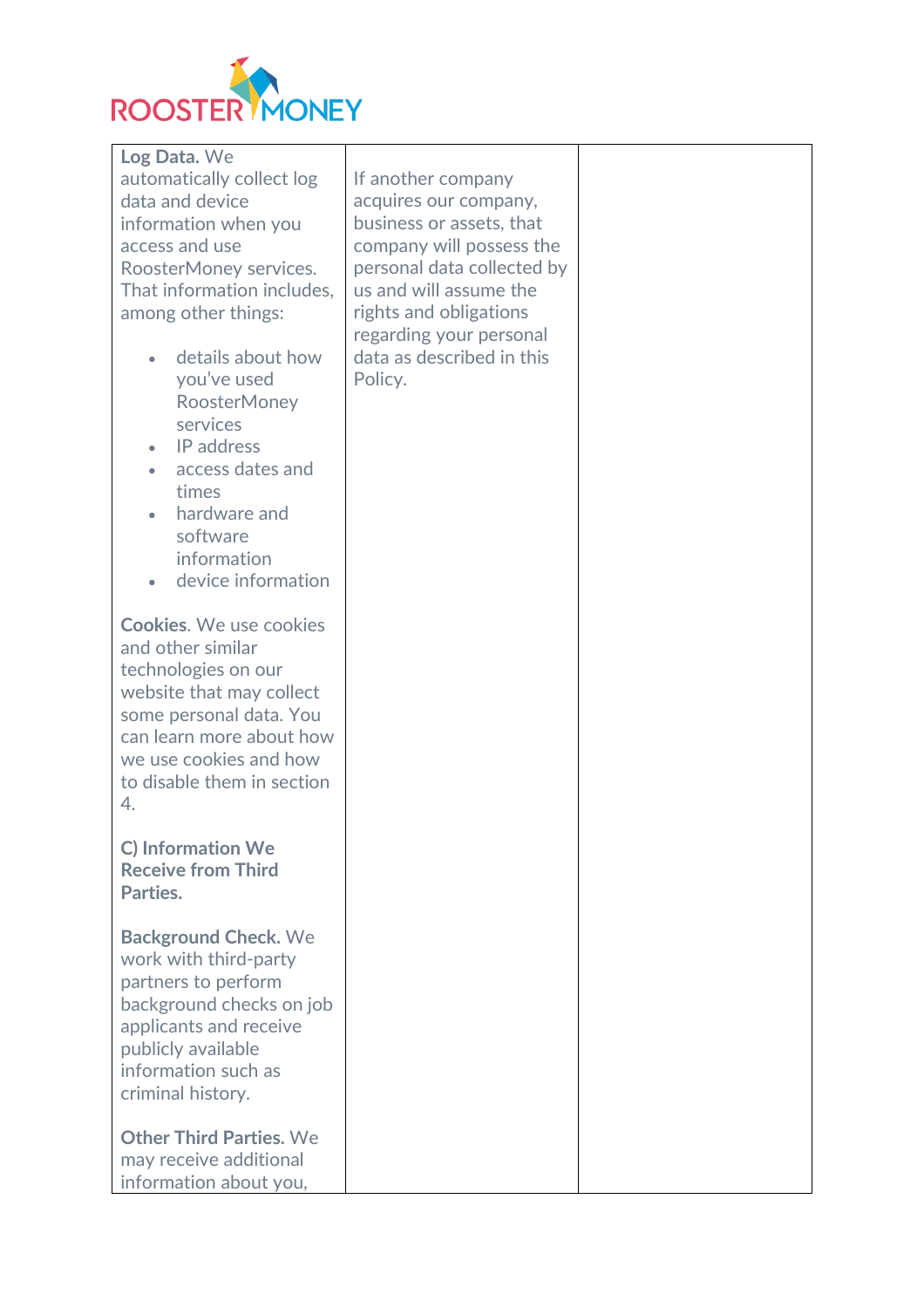

| such as publicly available |  |
|----------------------------|--|
| data from marketing        |  |
| partners and combine it    |  |
| with other information we  |  |
| have about you.            |  |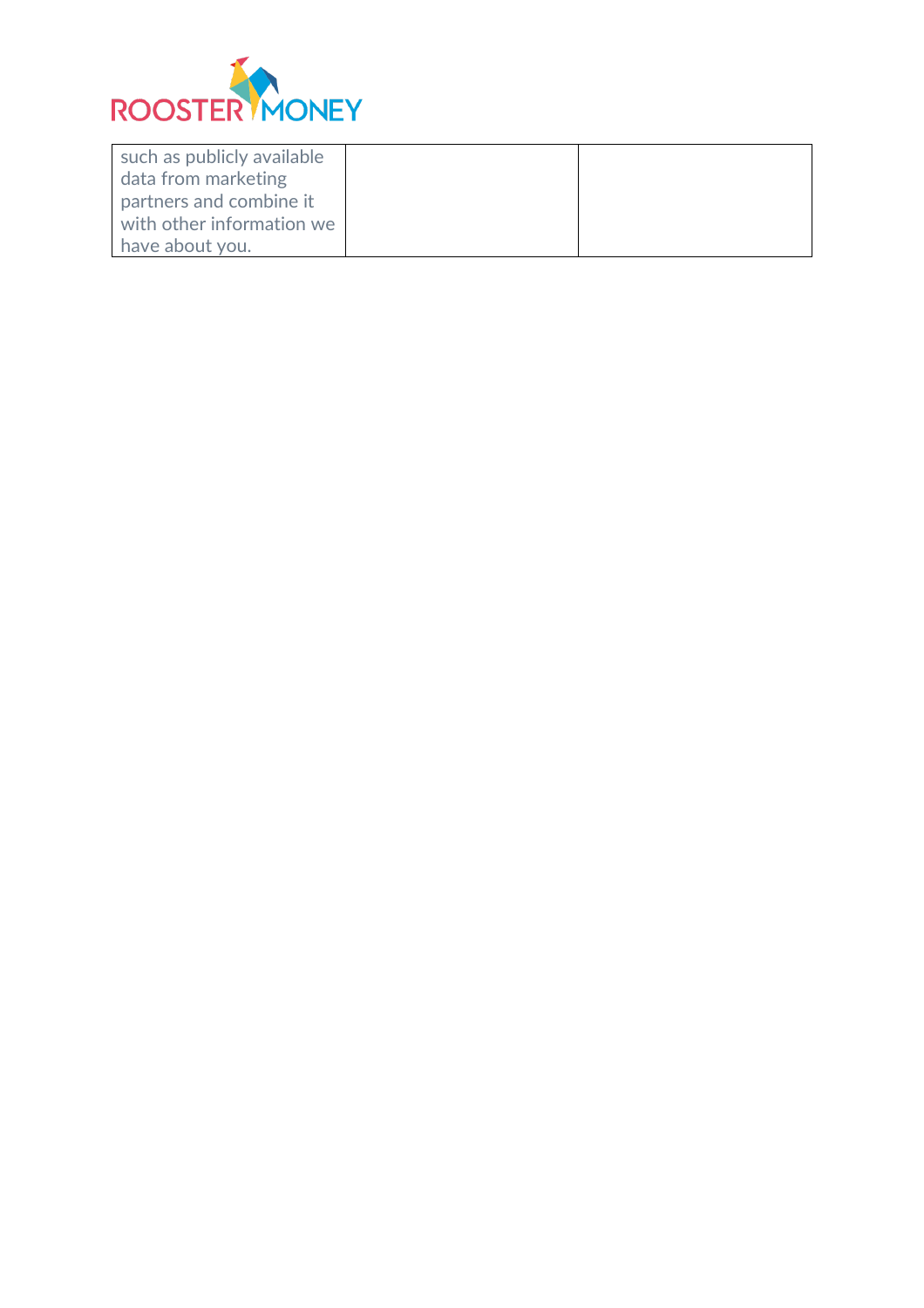

# 15. Annex B

| Your rights and how to exercise them         | <b>Exception</b> |
|----------------------------------------------|------------------|
| Right of Access: To obtain from us           |                  |
| confirmation as to whether or not            |                  |
| personal data concerning you are being       |                  |
| processed, and, where that is the case,      |                  |
| access to the personal data and the          |                  |
| following information:                       |                  |
| a) the purposes of the processing;           |                  |
| b) the categories of personal data           |                  |
| concerned:                                   |                  |
| c) the recipients or categories of           |                  |
| recipient to whom the personal data          |                  |
| have been or will be disclosed, in           |                  |
| particular, recipients in third countries or |                  |
| international organisations;                 |                  |
| d) where possible, the envisaged period      |                  |
| for which the personal data will be          |                  |
| stored, or, if not possible, the criteria    |                  |
| used to determine that period;               |                  |
| e) the existence of the right to request     |                  |
| from the controller rectification or         |                  |
| erasure of personal data or restriction of   |                  |
| processing of personal data concerning       |                  |
| the data subject or to object to such        |                  |
| processing                                   |                  |
| f) the right to lodge a complaint with a     |                  |
| supervisory authority                        |                  |
| g) where the personal data are not           |                  |
| collected from the data subject, any         |                  |
| available information as to their source;    |                  |
| h) the existence of automated decision-      |                  |
| making, including profiling, referred to in  |                  |
| Article 22(1) of the GDPR and (4) and, at    |                  |
| least in those cases, meaningful             |                  |
| information about the logic involved, as     |                  |
| well as the significance and the             |                  |
| envisaged consequences of such               |                  |
| processing for the data subject.             |                  |
|                                              |                  |
| <b>How to exercise:</b>                      |                  |
|                                              |                  |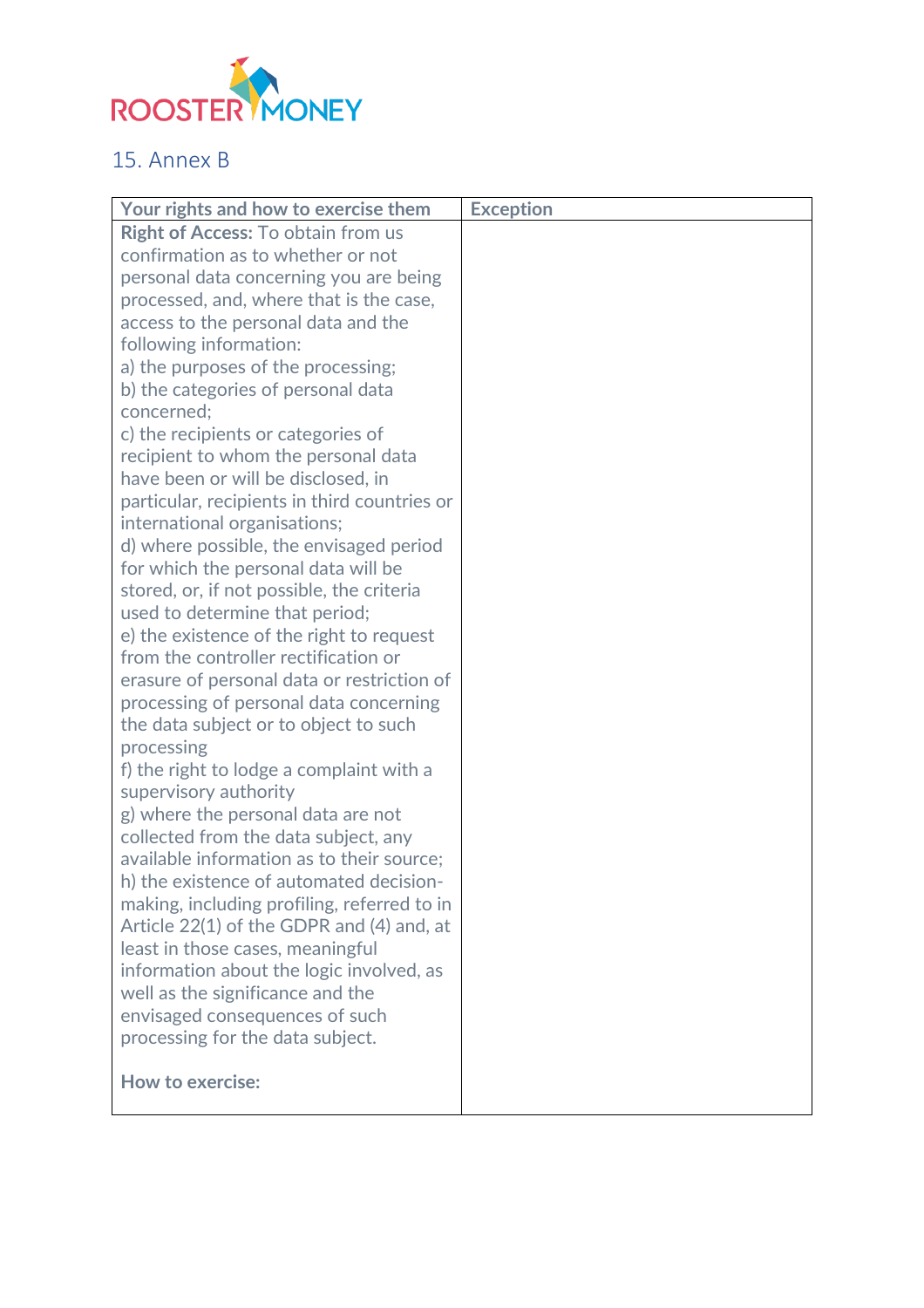

| This Privacy Policy provides                   |                                          |
|------------------------------------------------|------------------------------------------|
| confirmation of the details required in        |                                          |
| relation to your right of access.              |                                          |
|                                                |                                          |
| You have a right to access certain             |                                          |
| personal records that RoosterMoney             |                                          |
|                                                |                                          |
| holds about you. Any access request            |                                          |
| may be subject to a fee to meet                |                                          |
| RoosterMoney's costs (as the case may          |                                          |
| be) in providing you with details of the       |                                          |
| information they hold about you if the         |                                          |
| request is unfounded or excessive.             |                                          |
|                                                |                                          |
|                                                |                                          |
| You can exercise the right at any time by      |                                          |
| contacting RoosterMoney                        |                                          |
| at privacy@roostermoney.com.                   |                                          |
| Right to rectification: to obtain from us      |                                          |
| without undue delay the rectification of       |                                          |
| inaccurate personal data concerning            |                                          |
| you.                                           |                                          |
|                                                |                                          |
| We must communicate to each recipient          |                                          |
|                                                |                                          |
| to whom the rectified personal data            |                                          |
| have been disclosed, unless this proves        |                                          |
| impossible or involves disproportionate        |                                          |
| effort.                                        |                                          |
|                                                |                                          |
| We shall inform the data subject about         |                                          |
| those recipients if the data subject           |                                          |
| requests it.                                   |                                          |
|                                                |                                          |
|                                                |                                          |
| You can exercise the right at any time by      |                                          |
| contacting RoosterMoney                        |                                          |
| at privacy@roostermoney.com.                   |                                          |
| <b>Right to erasure:</b> to obtain from us the | Processing is necessary for:             |
| erasure of personal data concerning you        |                                          |
| without undue delay where:                     | a) compliance with a legal obligation    |
| a) the personal data are no longer             | which requires processing by Union or    |
| necessary in relation to the purposes for      | Member State law to which the            |
|                                                |                                          |
| which they were collected or otherwise         | controller is subject or for the         |
| processed;                                     | performance of a task carried out in the |
| b) you object to the processing based on       | public interest or in the exercise of    |
| legitimate interest where there are no         | official authority vested in us; or      |
| overriding legitimate grounds for the          | b) the establishment, exercise or        |
| processing;                                    | defence of legal claims.                 |
| c) the personal data have been                 |                                          |
|                                                |                                          |
| unlawfully processed;                          |                                          |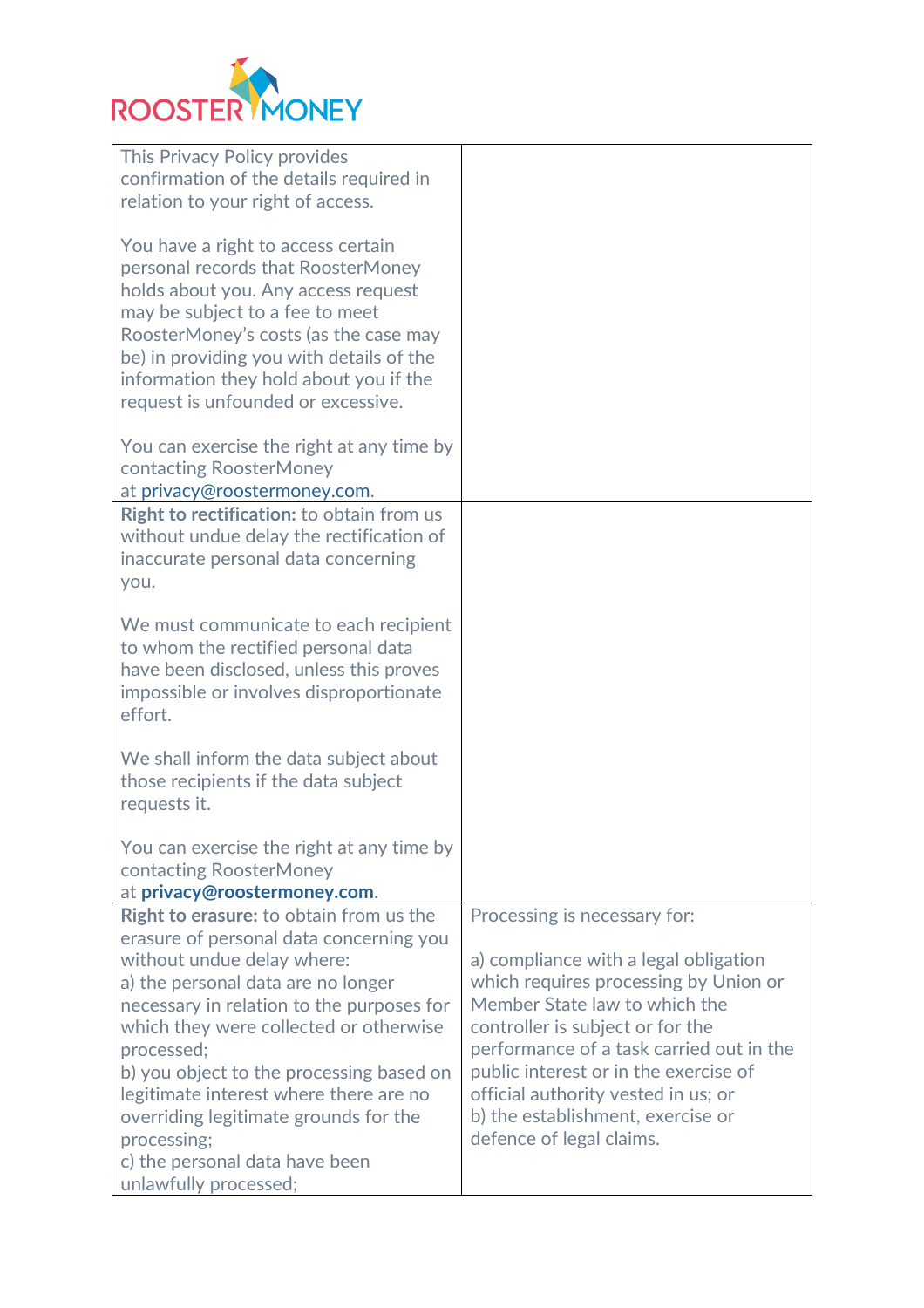

| d) the personal data have to be erased<br>for compliance with a legal obligation to                                                                                        |                                             |
|----------------------------------------------------------------------------------------------------------------------------------------------------------------------------|---------------------------------------------|
| which we are subject.                                                                                                                                                      |                                             |
| We must communicate to each recipient<br>to whom the erased personal data have<br>been disclosed, unless this proves<br>impossible or involves disproportionate<br>effort. |                                             |
| We shall inform the data subject about<br>those recipients if the data subject<br>requests it.                                                                             |                                             |
| You can exercise the right at any time by<br>contacting RoosterMoney<br>at privacy@roostermoney.com.                                                                       |                                             |
| <b>Right to request the restriction of</b>                                                                                                                                 | Where processing has been restricted        |
| processing concerning you: to obtain                                                                                                                                       | under this right, such personal data shall, |
| from us restriction of processing where:                                                                                                                                   | with the exception of storage, only be      |
|                                                                                                                                                                            | processed:                                  |
| 1. a) the accuracy of the personal                                                                                                                                         |                                             |
| data is contested by you, for a                                                                                                                                            | a) with your consent; or                    |
| period enabling us to verify the                                                                                                                                           | b) for the establishment, exercise or       |
| accuracy of the personal data;                                                                                                                                             | defence of legal claims; or                 |
| b) the processing is unlawful and                                                                                                                                          | c) for the protection of the rights of      |
| you oppose the erasure of the                                                                                                                                              | another natural or legal person; or         |
| personal data and request the                                                                                                                                              | d) for reasons of important public          |
| restriction of its use instead;                                                                                                                                            | interest of the Union or of a Member        |
| c) we no longer need the personal<br>data for the purposes of the                                                                                                          | State.                                      |
| processing, but it is required by                                                                                                                                          |                                             |
| you for the establishment,                                                                                                                                                 |                                             |
| exercise or defence of legal                                                                                                                                               |                                             |
| claims;                                                                                                                                                                    |                                             |
| d) you object to the processing                                                                                                                                            |                                             |
| based on legitimate interest                                                                                                                                               |                                             |
| pending the verification whether                                                                                                                                           |                                             |
| our legitimate grounds override                                                                                                                                            |                                             |
| yours.                                                                                                                                                                     |                                             |
| We must communicate to each recipient                                                                                                                                      |                                             |
| to whom the erased personal data have                                                                                                                                      |                                             |
| been disclosed, unless this proves                                                                                                                                         |                                             |
| impossible or involves disproportionate                                                                                                                                    |                                             |
| effort.                                                                                                                                                                    |                                             |
|                                                                                                                                                                            |                                             |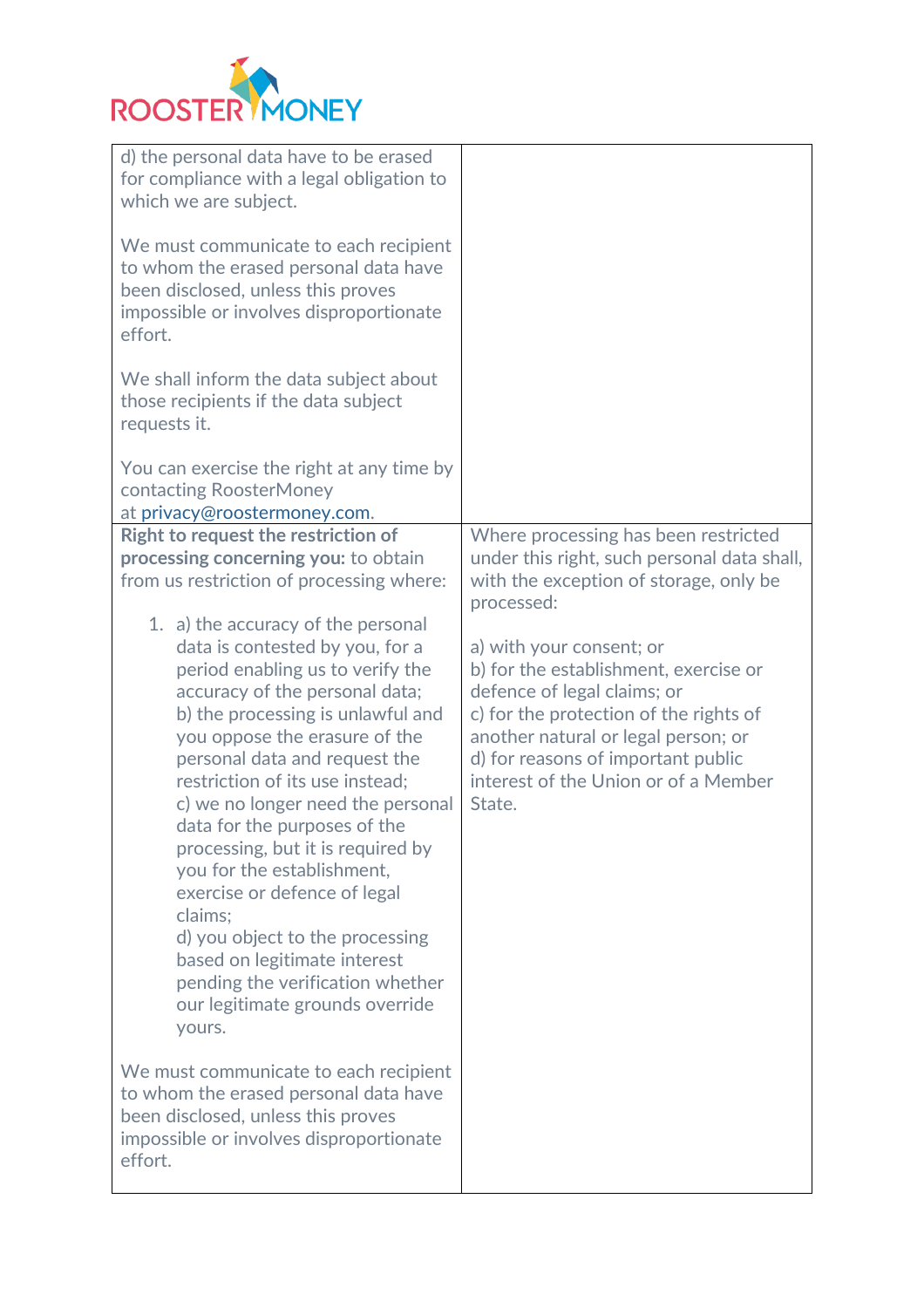

| We shall inform the data subject about<br>those recipients if the data subject<br>requests it.                                                                                                                                                                                                                                                                                                                 |                                                                                                                                                                                                                                      |
|----------------------------------------------------------------------------------------------------------------------------------------------------------------------------------------------------------------------------------------------------------------------------------------------------------------------------------------------------------------------------------------------------------------|--------------------------------------------------------------------------------------------------------------------------------------------------------------------------------------------------------------------------------------|
| You can exercise the right at any time by<br>contacting RoosterMoney<br>at privacy@roostermoney.com.                                                                                                                                                                                                                                                                                                           |                                                                                                                                                                                                                                      |
|                                                                                                                                                                                                                                                                                                                                                                                                                | That right shall not apply to processing                                                                                                                                                                                             |
| The right to data portability: to receive<br>the personal data concerning you which<br>you have provided to us, in a structured,<br>commonly used and machine-readable<br>format and have the right to transmit<br>those data to another controller without<br>hindrance from us, where:                                                                                                                       | necessary for the performance of a task<br>carried out in the public interest or in<br>the exercise of official authority vested<br>in us.                                                                                           |
| 1. a) the processing is based on<br>consent or is necessary for the<br>performance of a contract to<br>which you are party or in order to<br>take steps at your request prior<br>to entering into a contract; and<br>b) the processing is carried out by<br>automated means.                                                                                                                                   |                                                                                                                                                                                                                                      |
| You have the right to have the personal<br>data transmitted directly from us to<br>another controller, where technically<br>feasible.                                                                                                                                                                                                                                                                          |                                                                                                                                                                                                                                      |
| The exercise of the right referred to in<br>paragraph 1 of this Article shall be<br>without prejudice to the right to erasure.                                                                                                                                                                                                                                                                                 |                                                                                                                                                                                                                                      |
| You can exercise the right at any time by<br>contacting RoosterMoney<br>at privacy@roostermoney.com.                                                                                                                                                                                                                                                                                                           |                                                                                                                                                                                                                                      |
| The right to object to processing: to<br>object, on grounds relating to your<br>particular situation, at any time to<br>processing of personal data concerning<br>you which is based on processing<br>necessary for the purposes of the<br>legitimate interests pursued by us or a<br>third party (except where such interests<br>are overridden by your interests or<br>fundamental rights and freedoms which | Where:<br>a) we demonstrate compelling legitimate<br>grounds for the processing which<br>override the interests, rights and<br>freedoms of the data subject; or<br>b) for the establishment, exercise or<br>defence of legal claims. |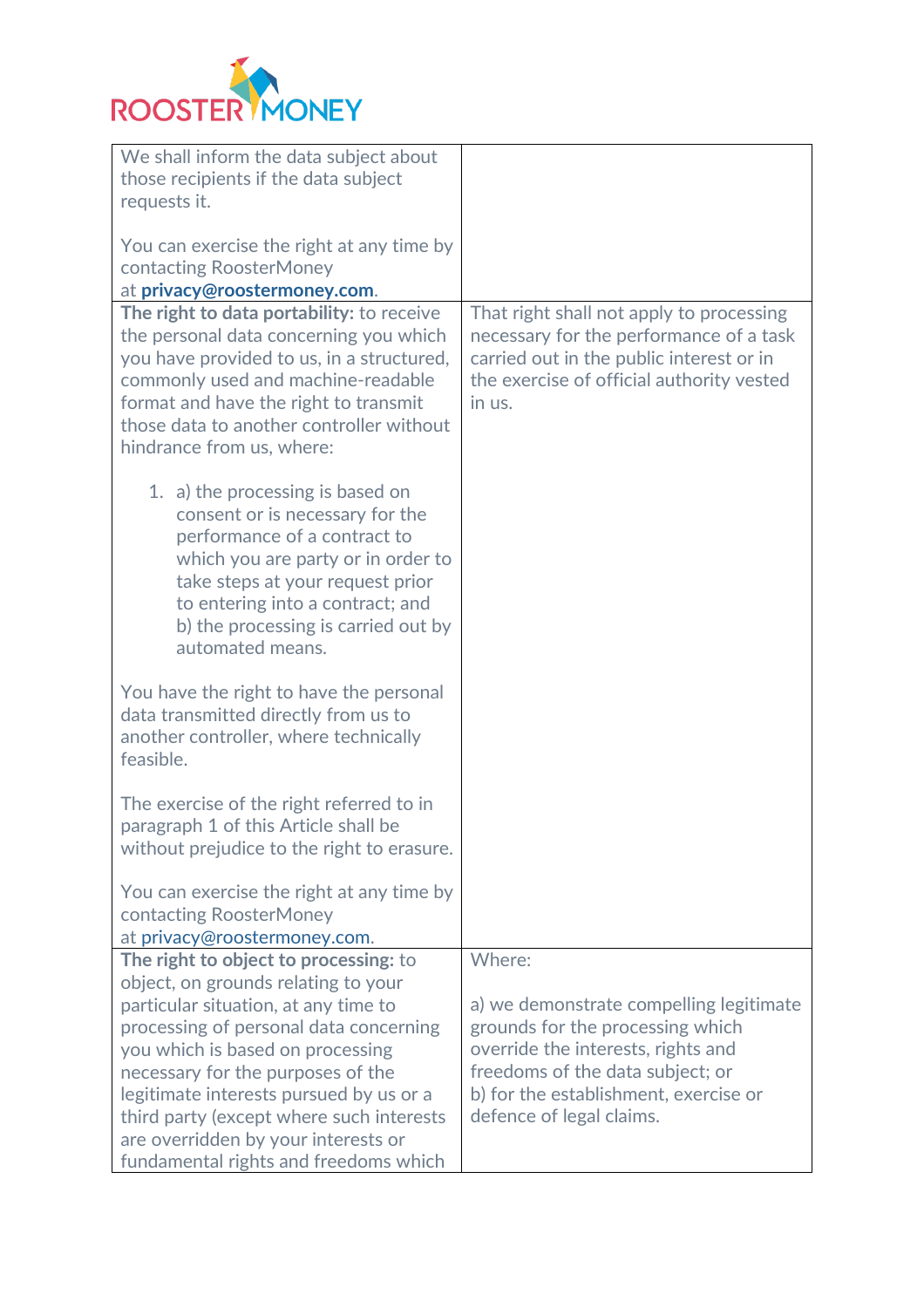

| require protection of personal data),<br>including profiling.                                                                                                                                                                                                                                                                                                                                                                                                                                      |                                                                                                                                                                                                                                                                                                                                                                                              |
|----------------------------------------------------------------------------------------------------------------------------------------------------------------------------------------------------------------------------------------------------------------------------------------------------------------------------------------------------------------------------------------------------------------------------------------------------------------------------------------------------|----------------------------------------------------------------------------------------------------------------------------------------------------------------------------------------------------------------------------------------------------------------------------------------------------------------------------------------------------------------------------------------------|
| You can exercise the right at any time by<br>contacting RoosterMoney<br>at privacy@roostermoney.com.                                                                                                                                                                                                                                                                                                                                                                                               |                                                                                                                                                                                                                                                                                                                                                                                              |
| The right to ask us not to process your<br>personal data for direct marketing<br><b>purposes:</b> to object at any time to<br>processing of personal data concerning<br>you for such marketing, which includes<br>profiling to the extent that it is related<br>to such direct marketing.                                                                                                                                                                                                          |                                                                                                                                                                                                                                                                                                                                                                                              |
| You have the right to ask us not to<br>process your personal data for<br>marketing purposes. We will inform you<br>(before collecting your data) if we intend<br>to use your data for such purposes or if<br>we intend to disclose your information<br>to any third party for such purposes.<br>You can exercise your right to prevent<br>such processing by using the<br>unsubscribe link in RoosterMoney<br>communications or by updating your<br>email preferences in your Account<br>Settings. |                                                                                                                                                                                                                                                                                                                                                                                              |
| You can exercise the right at any time by<br>contacting RoosterMoney<br>at privacy@roostermoney.com.                                                                                                                                                                                                                                                                                                                                                                                               |                                                                                                                                                                                                                                                                                                                                                                                              |
| The right not to be subject to<br>automated individual decision-making,<br>including profiling: to not be subject to a<br>decision based solely on automated<br>processing, including profiling, which<br>produces legal effects concerning you or<br>similarly significantly affects you.<br>You can exercise the right at any time by<br>contacting RoosterMoney<br>at privacy@roostermoney.com.                                                                                                 | If the decision:<br>a) is necessary for entering into, or<br>performance of, a contract between you<br>and us;<br>b) is authorised by Union or Member<br>State law to which we are subject and<br>which also lays down suitable measures<br>to safeguard the data subject's rights<br>and freedoms and legitimate interests;<br>or<br>c) is based on the data subject's explicit<br>consent. |